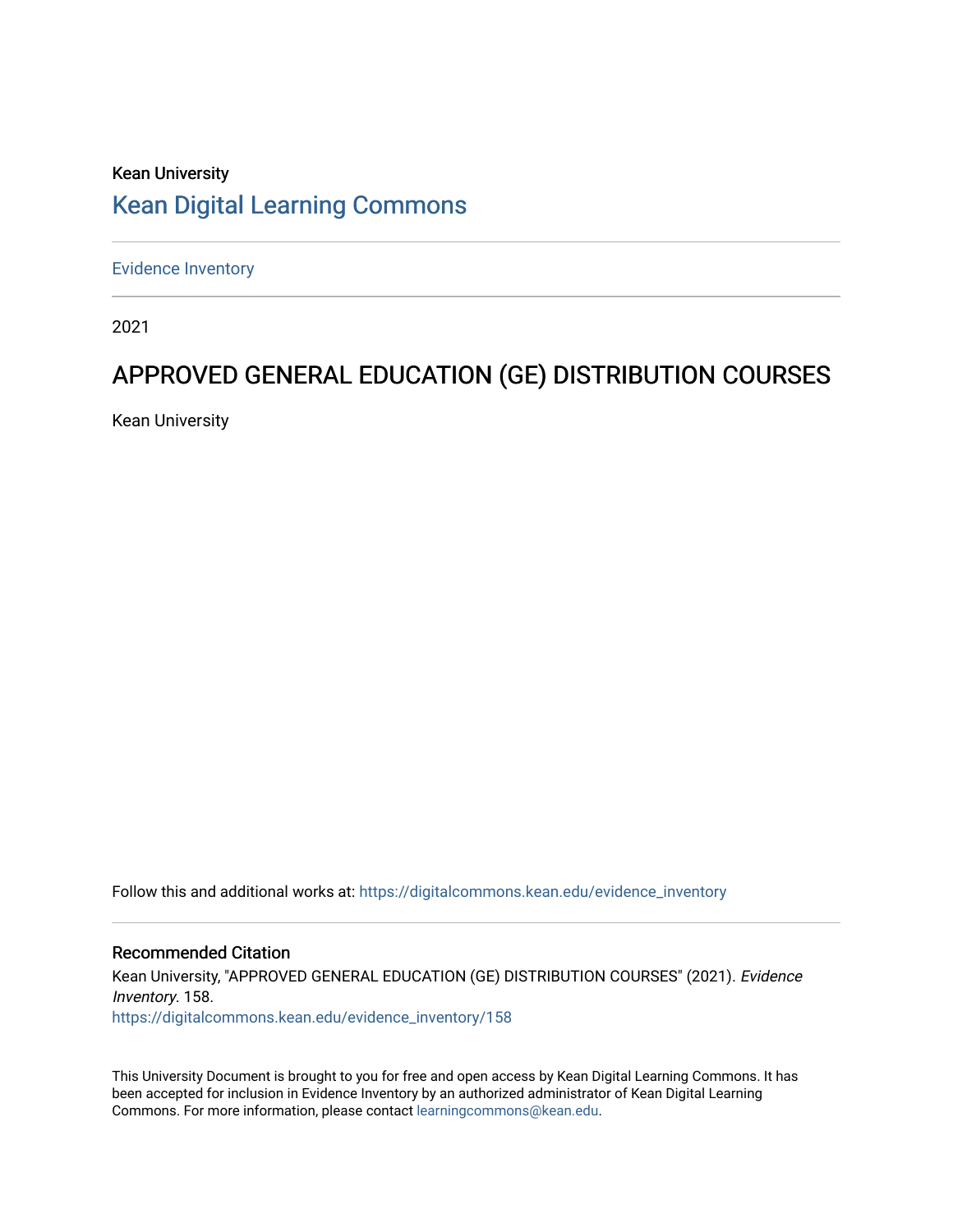## APPROVED GENERAL EDUCATION (GE) DISTRIBUTION COURSES

### Abstract

General Education Program's List of Approved Distribution Courses

### Keywords

GE, GEHU, GESS, GESM